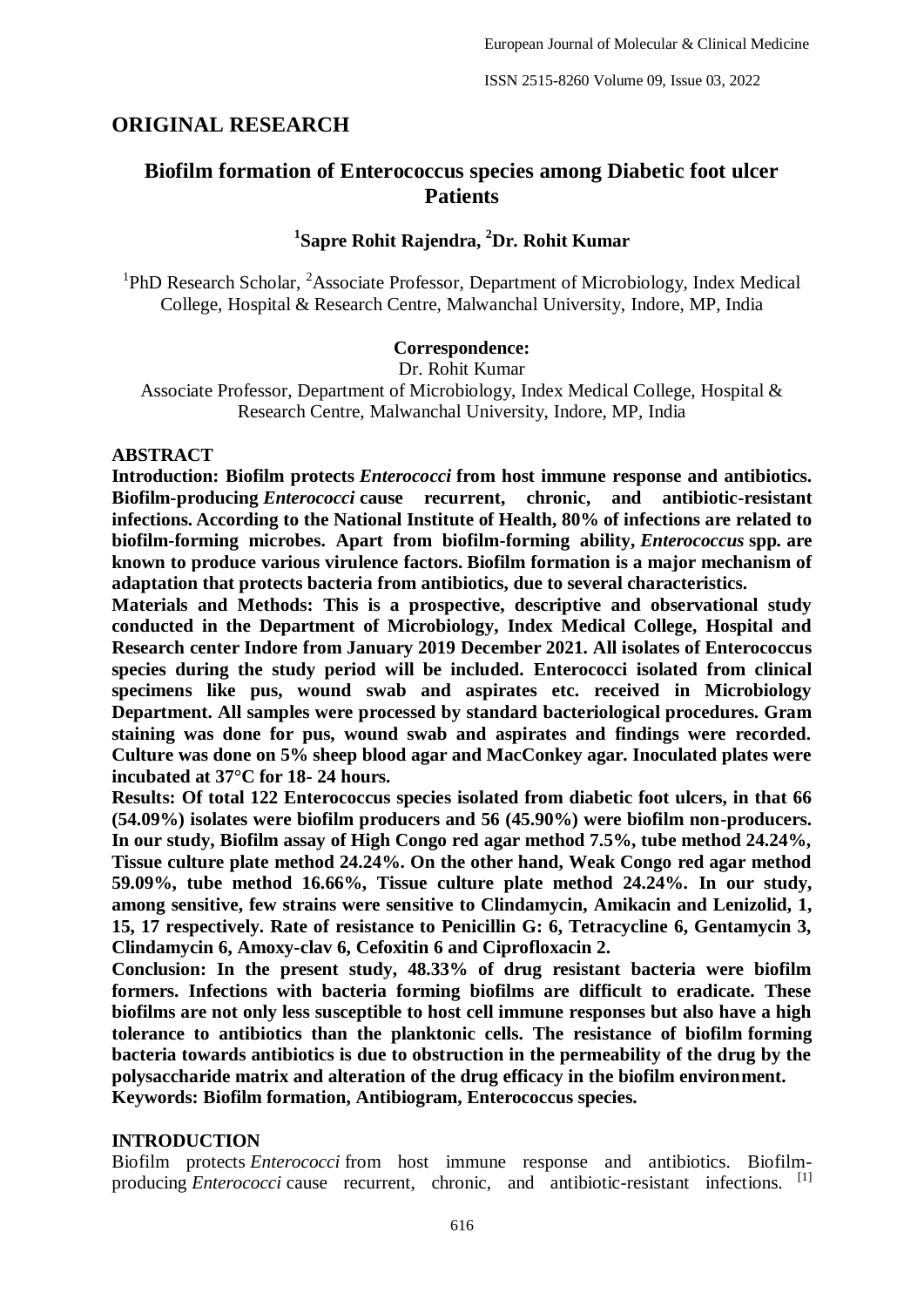According to the National Institute of Health, 80% of infections are related to biofilmforming microbes. Apart from biofilm-forming ability, *Enterococcus* spp*.* are known to produce various virulence factors. [2]

Biofilm formation is a major mechanism of adaptation that protects bacteria from antibiotics, due to several characteristics. Biofilm structure provides a protective layer against antimicrobial compounds. [3] Wounds biofilms are polymicrobial, formed by complex and order combinations of microorganisms. Hence, compounds produced by different bacterial strains might impair the contact between the bacterial cell wall and the antibiotic by changing the composition of the EPS.  $[4]$ 

Moreover, clinical isolates have been reported to harbor gene coding for *esp* virulence factor rather than the commensal strains.  $\left[5\right]$  Hence, the study was done to know the prevalence of drug resistance in clinical isolates of *Enterococcus* spp. and to find the association of drug resistance with biofilm formation and *esp* genes in this part of the country. [6]

Finally, the production of degradative enzymes by different pathogens can act in synergy against antibiotics. These biofilm aspects are responsible for a reduced diffusion of the antibiotic within the biofilm matrix leading to an inefficient activity of the antibiotic treatment.<sup>[7]</sup> In addition to this feature, the ability to form a biofilm is an effective strategy to enhance survival and persistence of microorganisms by increasing their antimicrobial resistance. [8]

The antimicrobial resistance in organisms producing biofilms acts by delayed penetration of the antimicrobial agents through the biofilm matrix, altered growth rate of biofilm organisms, and other physiological changes due to the biofilm mode of growth.<sup>[9]</sup>

Bacterial biofilms are complex surface attached communities of bacteria held together by self-produced polymer matrixs mainly composed of polysaccharides, secreted proteins, and extracellular DNAs. It is now understood that about 40–80% of bacterial cells on earth can form biofilms. It is now understood that about 40–80% of bacterial cells on earth can form biofilms. The formation of biofilms was detrimental in several situations. For example, in food industries, pathogenic bacteria are able to form biofilms inside of processing facilities, leading to food spoilage, and endangering consumer's health. [10]

## **MATERIALS AND METHODS**

This is a prospective, descriptive and observational study conducted in the Department of Microbiology, Index Medical College, Hospital and Research center Indore from January 2019 December 2021. All isolates of Enterococcus species during the study period will be included.

## **INCLUSION CRITERIA**

- All patients over 18 years of age having chronic diabetic foot ulcers where ulcer duration is greater than three months were included in the study
- Persons willing to give consent.

## **EXCLUSION CRITERIA**

- Children  $(<18$  years) was excluded.
- Pregnant women
- Patients with other comorbid conditions like chronic venous insufficiency, and osteomyelitis
- Persons not willing to give consent.

Enterococci isolated from clinical specimens like pus, wound swab and aspirates etc. received in Microbiology Department.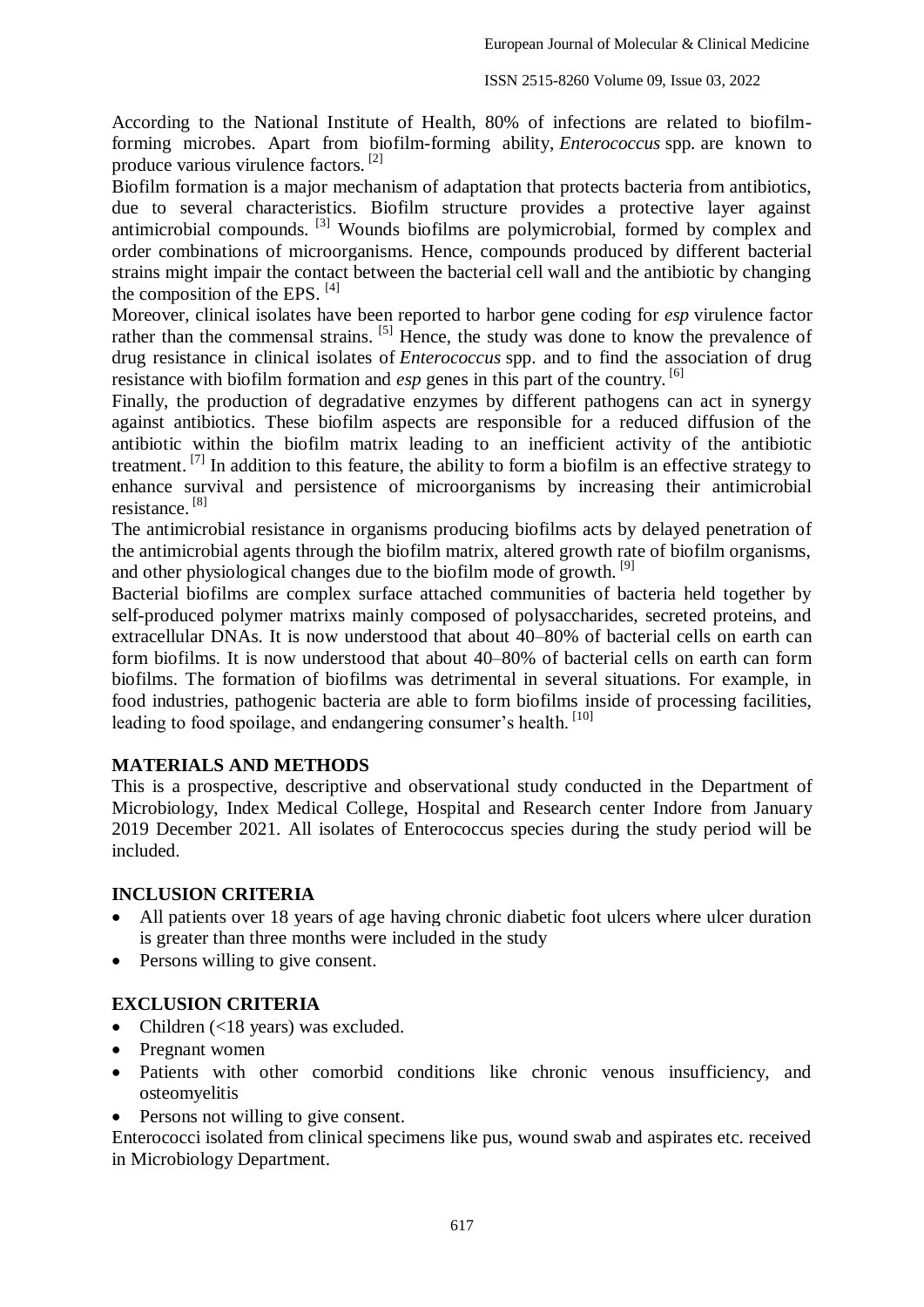ISSN 2515-8260 Volume 09, Issue 03, 2022

All samples were processed by standard bacteriological procedures. Gram staining was done for pus, wound swab and aspirates and findings were recorded. Culture was done on 5% sheep blood agar and MacConkey agar. Inoculated plates were incubated at 37°C for 18- 24 hours. Preliminary identification of Enterococci was done by standard bacteriological techniques including colony morphology, gram staining and catalase test. Farther specification was done by Bile Aesculine test, Pyrrolidonyl Arylamidase (PYR) test, growth in presence of 6.5% Sodium chloride, growth at 10°C and 60°C and heat resistance test.

| ruci wisc uistribution of the stuur subjects |                 |               |                 |               |  |  |  |  |
|----------------------------------------------|-----------------|---------------|-----------------|---------------|--|--|--|--|
| Gender                                       | E. faecalis     |               | E. faecium      |               |  |  |  |  |
|                                              | No. of isolates | $\frac{0}{0}$ | No. of isolates | $\frac{0}{0}$ |  |  |  |  |
| Male                                         |                 | 58.33         | 34              | 68            |  |  |  |  |
| Female                                       | 30              | 41.66         |                 |               |  |  |  |  |
| Total                                        |                 |               | 50              | 100           |  |  |  |  |

#### **RESULTS Table 1: Gender wise distribution of the study subjects**

A total number of 72 isolates of E. faecalis, 42 (58.33%) were isolated from males whereas 30 (41.66%) from female patients of diabetic foot ulcers. In case of E. faecium, 34 (68%) were isolated from males and 16 (32%) isolated from females. In present study, males [76] (62.29%)] predominance was noted over females [ 46 (37.70%)]. This revealed that diabetic foot ulcer was prevalent in the male population in our study. (Table no. 2)

## **Table 2: Frequency of Age distribution among the study subjects**

| Age           | No. of individuals | Percentage |
|---------------|--------------------|------------|
| $31-40$ years | 25                 | 20.49      |
| 41-50 Years   | 28                 | 22.95      |
| 51-60 Years   | 39                 | 31.96      |
| 61-70 Years   | 30                 | 24.59      |
| Total         | 122                | 100.0      |

According to age wise distribution of the study subjects, the majority of the patients (39 patients) belonged to the age group 51-60 years. Followed by 30 patients in the age group of 61-70 years. The age and gender wise distribution of the study subjects is shown in the following table no.3.

**Table 3: Prevalence of Biofilm Producer Enterococci**

| <b>Total no. of Enterococci isolated</b> |             | Biofilm producers   Non-biofilm producers |
|------------------------------------------|-------------|-------------------------------------------|
| 122(100%)                                | 66 (54.09%) | 56 (45.90%)                               |

In table 5, Of total 122 Enterococcus species isolated from diabetic foot ulcers, in that 66 (54.09%) isolates were biofilm producers and 56 (45.90%) were biofilm non-producers.

| No. of | Congo red agar method |                |           | <b>Tube method</b> |           |          | <b>Tissue culture plate method</b> |           |           |
|--------|-----------------------|----------------|-----------|--------------------|-----------|----------|------------------------------------|-----------|-----------|
| isolat | <b>High</b>           | <b>Moderat</b> | Weak      | <b>High</b>        | Moderat   | Weak     | High                               | Moderat   | Weak      |
| es     |                       |                |           |                    |           |          |                                    |           |           |
| 66     | 5(7.5)                | 22(33.33)      | 39(59.09) | 16(24.24)          | 39(59.09) | 1(16.66) | 16(24.24)                          | 34(51.51) | 16(24.24) |
|        | $%$ )                 | $\%$           | $%$ )     | $%$ )              | $\%$      | $\%$     | $\%$                               | $\%$      | $%$ )     |

**Table 4: Biofilm assay**

In our study, Biofilm assay of High Congo red agar method 7.5%, tube method 24.24%, Tissue culture plate method 24.24%. On the other hand, Weak Congo red agar method 59.09%, tube method 16.66%, Tissue culture plate method 24.24% in table 4.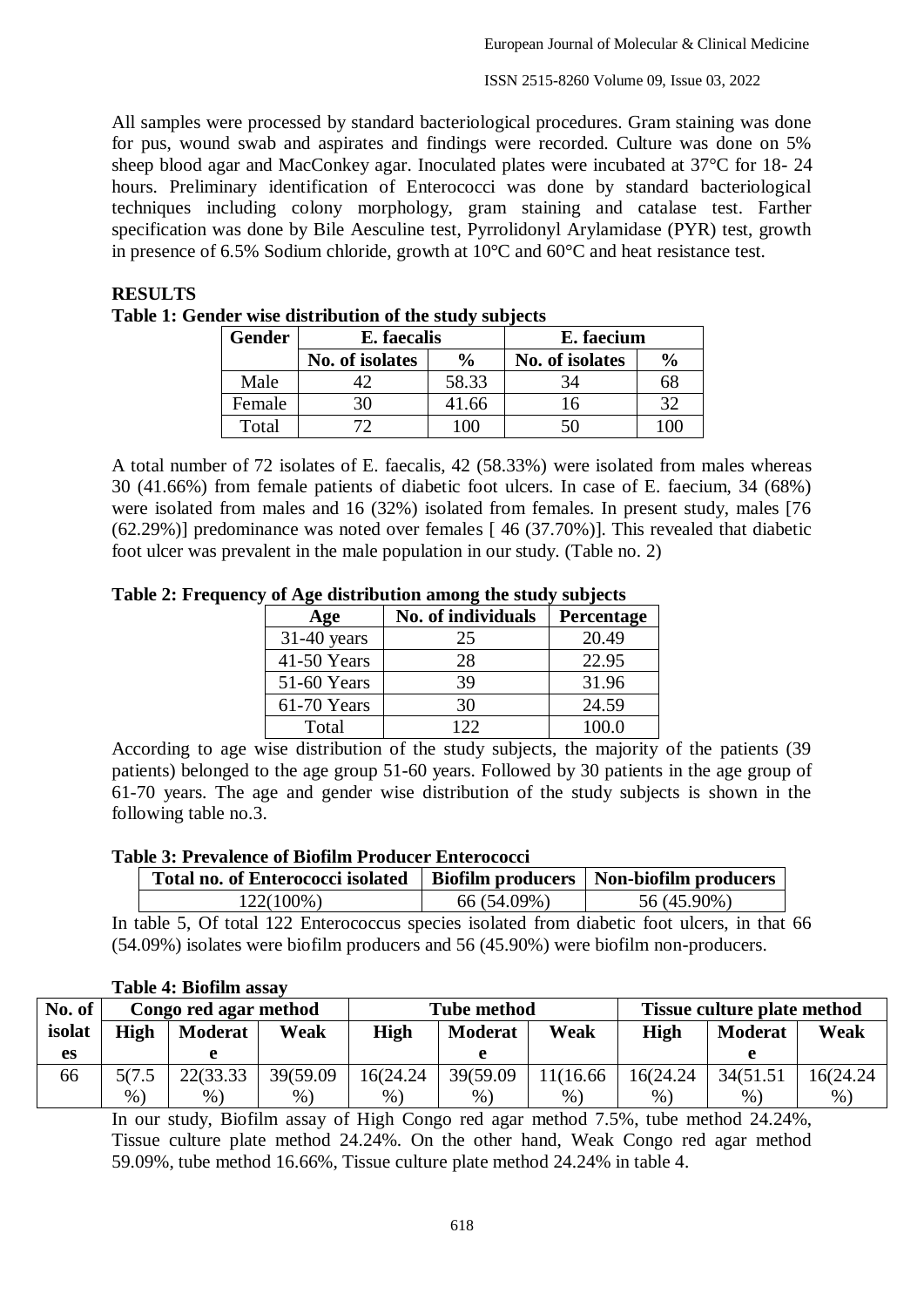| <b>Antibiotics</b> | <b>Sensitive</b>      |                    | <b>Resistant</b>      |                    |  |  |  |  |
|--------------------|-----------------------|--------------------|-----------------------|--------------------|--|--|--|--|
|                    | <b>Biofilm former</b> | Non biofilm former | <b>Biofilm former</b> | Non biofilm former |  |  |  |  |
| Cefoxitin          | 12                    | 35                 | 35                    | 40                 |  |  |  |  |
| Clindamycin        | 3                     | 33                 | 40                    | 46                 |  |  |  |  |
| Penicillin G       | 17                    | 10                 | 38                    | 46                 |  |  |  |  |
| Amikacin           | 60                    | 47                 | 14                    | 11                 |  |  |  |  |
| Ciprofloxacin      | 16                    | 34                 | 50                    | 45                 |  |  |  |  |
| Lenizolid          | 65                    | 42                 | 06                    | 06                 |  |  |  |  |
| Gentamycin         | 36                    | 14                 | 36                    | 36                 |  |  |  |  |
| Amoxy-clav         | 14                    | 36                 | 41                    | 26                 |  |  |  |  |
| Tecoplanin         | 83                    | 20                 | 12                    | 7                  |  |  |  |  |
| Vancomycin         | 80                    | 37                 | 04                    |                    |  |  |  |  |
| Tetracycline       | 12                    | 35                 | 32                    | 49                 |  |  |  |  |

**Table 5: Antibiotic susceptibility pattern according to Biofilm formation of Enterococcus species** 

In our study, among sensitive, few strains were sensitive to Clindamycin, Amikacin and Lenizolid, 1, 15, 17 respectively. Rate of resistance to Penicillin G: 6, Tetracycline 6, Gentamycin 3, Clindamycin 6, Amoxy-clav 6, Cefoxitin 6 and Ciprofloxacin 2. Moreover, among resistant few strains were sensitive to Clindamycin, Amikacin and Lenizolid 9, 2, 2 respectively. Rate of resistance to Penicillin G: 5, Tetracycline 6, Gentamycin 7, Clindamycin 7, Amoxy-clav 7, Cefoxitin 5 and Ciprofloxacin 1 in Table 5.

#### **DISCUSSION**

In our study, of the 190 samples collected from patients with diabetic foot ulcers, it is found in the present study that the male to female ratio is 2.6:1 (121 males as compared to 69 females. [11] Male incidence is higher and the possible reasons may be males are exposed more to trauma during heavy manual work.  $[12]$  Smoking habits are higher in males, may cause peripheral arterial disease that may coexist with diabetes which flare up the lesions. This was almost similar to study conducted by M Madan et al where 70% of males were affected as compared to  $30\%$  of females.  $^{[13]}$  Even study conducted by Vinod kumar et al showed males were affected more than females (M:F=1.6:1) and also male to female ratio was similar to our study in a tertiary hospital in Nigeria which was 2.3:1.<sup>[14]</sup>

In our study, the maximum number of infections was found in patients aged 51-60 years. In the literature, the maximum number of infections was reported in patients aged 51-60 years by Ibrahim et al.  $^{[15]}$  and in patients aged 60-65 years by Shanmugam et al.  $^{[16]}$  This may be attributed to the high prevalence of comorbid conditions in this age group. When compared with the recent study of M Madan et al, age difference was almost similar with the present study conducted on hundred patients.  $\begin{bmatrix} 17 \end{bmatrix}$ 

In our study, eighty-nine (48.33%) of the isolates showed biofilm formation. *Staphylococcus aureus* was the predominant biofilm former, with 24 (26.9%) of the isolates testing positive for biofilm formation. The second highest biofilm formation was by *Pseudomonas aeruginosa* was 17 (19.1%) followed by *Citrobacter sp.* was 13 (14.6%), *Enterococcus sp.*  was 5 (13.4 %) and *Proteus sp.* (4.4 %). A study by Vinod kumar et al showed Pseudomonas as an emerging pathogen in diabetic foot infections which were detected in 54 out of 310 patients on pus culture specimens (17%). <sup>[18]</sup> This present study also showed pseudomonas in 10% of pus culture specimens. Also in a study conducted by Tiwari S et al, it was found that E. Coli was the most common organism followed by Staphylococcus aureus and other pathogens. [19]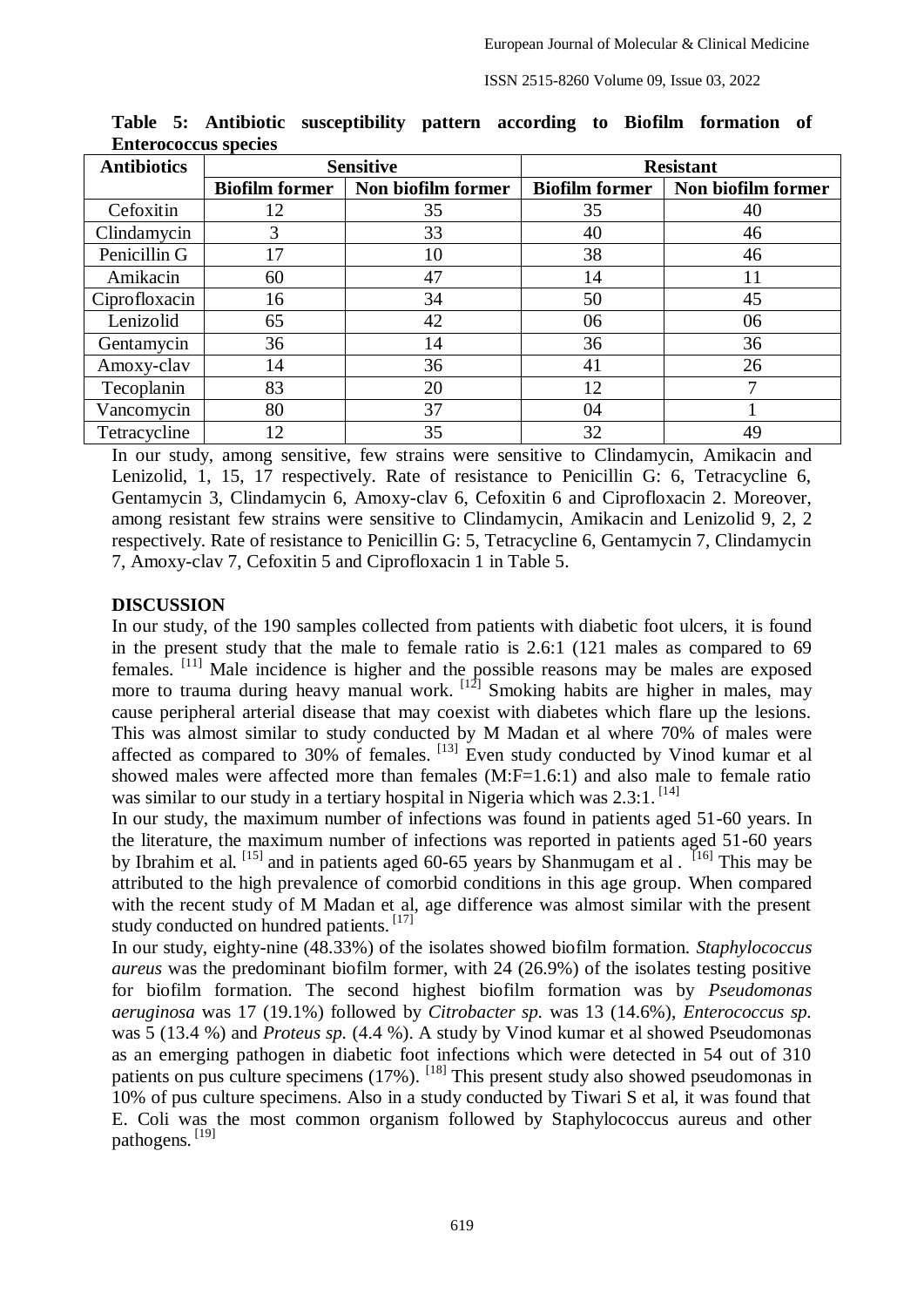In our study, Biofilm assay of High Congo red agar method 7%, tube method 25%, Tissue culture plate method 25%. On the other hand, Weak Congo red agar method 58.33%, tube method 16.66%, Tissue culture plate method 25%.

In our study, Among E. facalis organism, few strains were sensitive to Clindamycin, Amikacin and Lenizolid 33.33%, 100%, 100% respectively. Rate of resistance to Penicillin G 12 (80.00%), Tetracycline 13 (86.66%), Gentamycin 11 (73.33%), Clindamycin 10(66.66%), Amoxy-clav 10 (66.66%), Cefoxitin 9 (60.0%) and Ciprofloxacin 12 (80.00%). Moreover, Among E. faecium organism few strains were sensitive to Clindamycin, Amikacin and Lenizolid 25%, 50%, 75% respectively. Rate of resistance to Penicillin G: 6 (75%), Tetracycline 3 (37.5%), Gentamycin 3 (37.5%), Clindamycin 6(75.0%), Amoxy-clav 3 (37.5%), Cefoxitin 5 (62.5%) and Ciprofloxacin 6 (75%).

In our study, among sensitive, few strains were sensitive to Clindamycin, Amikacin and Lenizolid, 1, 15, 17 respectively. Rate of resistance to Penicillin G: 6, Tetracycline 6, Gentamycin 3, Clindamycin 6, Amoxy-clav 6, Cefoxitin 6 and Ciprofloxacin 2. Moreover, among resistant few strains were sensitive to Clindamycin, Amikacin and Lenizolid 9, 2, 2 respectively. Rate of resistance to Penicillin G: 5, Tetracycline 6, Gentamycin 7, Clindamycin 7, Amoxy-clav 7, Cefoxitin 5 and Ciprofloxacin 1.

The percent of biofilm formers in our study is significantly larger in comparison to a previous study and corresponds to studies by Swarna et al. and James et al. <sup>[20]</sup> The higher percentage of biofilm formers in diabetic wounds could be due to ineffective debridement procedure or longer duration of ulcer in patients. [21]

Studies have shown that biofilm-associated microorganisms can be up to 1,000 times more resistant to antibiotics than free-floating planktonic bacteria. <sup>[22]</sup> The biofilm structure has been analysed microscopically and biochemically to show multiple layers of bacteria encased in a biofilm matrix containing proteins, DNA, and polysaccharides. The mechanism of multidrug resistance in biofilm-forming organisms is believed to be a direct result of close cell-cell contact in the biofilm, which allows for easy transfer of plasmids containing MDR genes amongst one another. [23]

Organisms, which form biofilms, are also characterised by tolerance, which is a temporary, non-heritable characteristic.  $[24]$  The mechanisms for tolerance are: (1) Antibiotics whose mechanism of action depends on the division of cells are inactive against microbes in a biofilm, which are in a slow-growing, dormant state.  $^{[25]}$  (2) Drug permeation is hindered the polysaccharide matrix of the biofilm.<sup>[26]</sup> (3) Drug efficacy is altered in the microenvironment of the biofilm (pH and osmotic variations).  $[27]$  In addition to their effect on antimicrobial agents, biofilms also block host defences. They have an anti-phagocytic property, which inactivates leukocytes in the polysaccharide matrix. There is also an element within the matrix that disables both complement and host antibodies. [28]

Wounds can become infected by bacteria that encapsulate themselves in biofilms over time or when the body's natural defense mechanisms are impaired.  $[29]$  A non-healing wound is an indicator of the presence of biofilm.  $\left[30\right]$  Biofilms cause a delay in healing by initiating an immune response leading to chronic inflammatory cycle and tissue damage due to high levels of proteases and reactive oxygen species. <sup>[31]</sup> Several virulence genes are implicated in biofilm formation, like icaA and icaD, responsible for the biosynthesis of polysaccharide intercellular adhesion (PIA) molecules, containing N-acetylglucosamine, the main constituent of the biofilm matrix in the accumulation phase.  $\left[32\right]$ 

#### **CONCLUSION**

In the present study, 48.33% of drug resistant bacteria were biofilm formers. Infections with bacteria forming biofilms are difficult to eradicate. These biofilms are not only less susceptible to host cell immune responses but also have a high tolerance to antibiotics than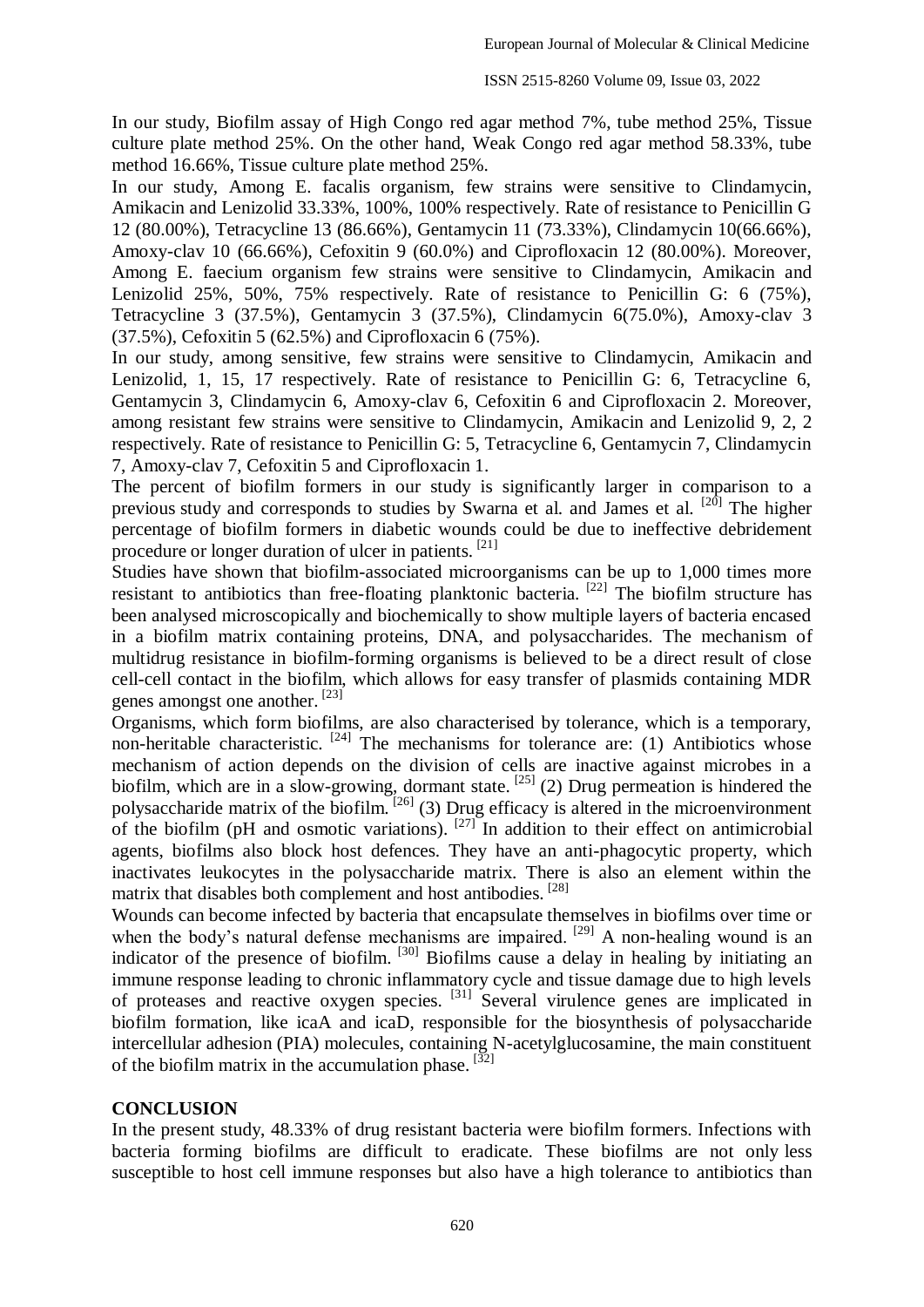the planktonic cells. The resistance of biofilm forming bacteria towards antibiotics is due to obstruction in the permeability of the drug by the polysaccharide matrix and alteration of the drug efficacy in the biofilm environment.

## **REFERENCES**

- 1. Jain S, Kumar A, Kashyap B, Kaur RI. The clinicoepidemiological profile and the high level aminoglycoside resistance in Enterococcal septicemia at a tertiary care hospital in east Delhi. Int J App Basic Med Res. 2011;1(2):80–3.
- 2. Desai PJ, Pandit D, Mathur M, Prevalence GA. Identification and distribution of various species of enterococci isolated from clinical specimens with special reference to urinary tract infection in catheterized patients. Indian J Med Microbiol. 2001;19(3):132–7.
- 3. Suman E, Varghese B, Joseph N, Nisha K, Kotian MS. The Bacterial biofilms in dialysis water systems and the effect of sub-inhibitory concentrations of chlorine on them. J Clin Diagn Res 2013;7:849-52.
- 4. Thapa B, Tattawasart U, Manjai A, Chantarasuk Y. Antimicrobial Resistance and Species Prevalence of Enterococcal Isolates in Srinagarind Hospital, Northeastern Thailand. Khon Kaen Univ J (Grad Stud). 2007;7(4):97–108.
- 5. Suman E, Singh S, Kotian MS. Pseudomonas aeruginosa biofilms in hospital water systems and the effect of sub-inhibitory concentration of chlorine. J Hosp Infect 2008;70:199-201.
- 6. Bose S, Ghosh KA, Barapatre R. Prevalence of drug resistance among enterococcus species isolated from a tertiary care hospital. Int J med and health sci. 2012;1(3):38–44.
- 7. Naeem M, Khan MA, Qazi SM. Antibiotic susceptibility pattern of bacterial pathogens causing urinary tract infection in a tertiary care hospital. Ann Pak Inst Med Sci 2010;6:214-8.
- 8. Devi PS, Rao PS, Shivananda PG. Characterization, antibiotic susceptibility pattern and detection of betalactamases in Enterococci. Indian J Pathol Microbiol. 2002;45(1):79–82.
- 9. Jayanthi S, Ananthasubramanian M, Appalaraju B. Assessment of pheromone response in biofilm forming clinical isolates of high level gentamicin resistant Enterococcus faecalis. Indian J Med Microbiol 2008;26:248-51.
- 10. Karmarkar MG, Gershom ES, Mehta PR. Enterococcal infections with special reference to phenotypic characterization & drug resistance. Indian J Med Res 2004;119 Suppl:22- 5.
- 11. Shah L, Mulla S, Kg P, Rewadiwala S. Prevalence of Enterococci with higher resistance level in a tertiary care hospital: a Matter of concern. National J Med Res. 2012;2(1):25–7.
- 12. Swarna SR, Radha M, Gomathi S, et al. A study of Biofilm on Diabetic Foot Ulcer. International Journal of Research in Pharmaceutical and Biomedical Sciences. 2018; 3(4):1809–14.
- 13. Shankar EM, Mohan V, Premalatha G, et al. Bacterial etiology of diabetic foot infections in South India. Eur J InternMed.2017;16:56770.
- 14. Banu A, Noorul Hassan MM, Rajkumar J, et al. Prospective study of Multidrug Resistant Bacteria causing Diabetic Foot Ulcers in South India. Journal of Science. 2016;5(8):626– 9.
- 15. Lauren C, Samina S. Diagnosis and Treatment of Venous Ulcers. Am Fam Physician. 2015;81(8):989–96.
- 16. Freeman DJ, Falkiner FR, Keane CT. New method for detecting slime production by coagulase negative staphylococci. J Clin Pathol. 2014;42:872–4.
- 17. Mathur T, Singhal S, Khan S, et al. Detection of biofilm formation among the clinical isolates of Staphylococci: An evaluation of three different screening methods. Indian J Med Microbiol. 2006;24(1):25–9.